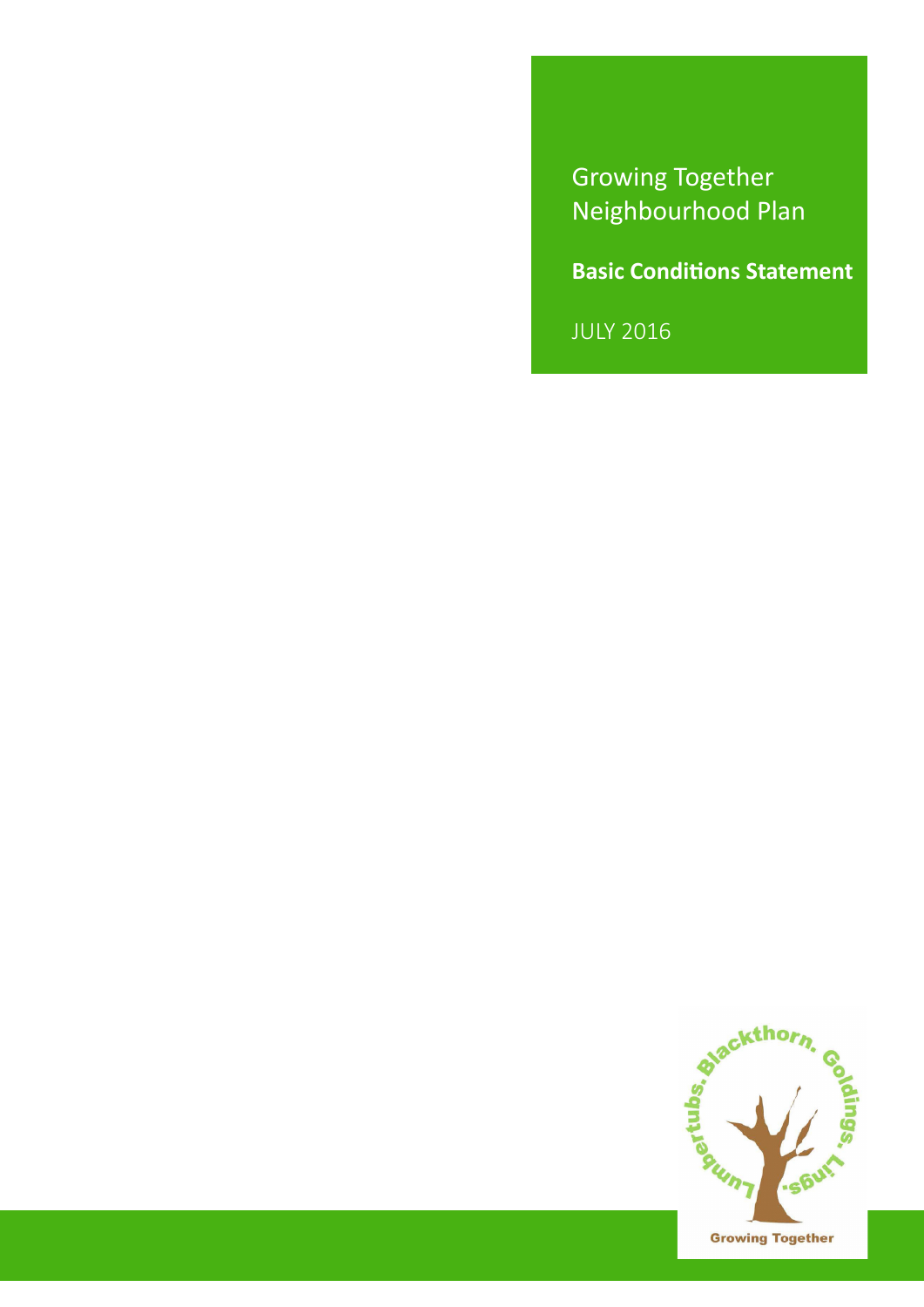

| 1. INTRODUCTION                                               | ß  |
|---------------------------------------------------------------|----|
| 2. LEGAL REQUIREMENTS                                         | 3  |
| 3. REGARD TO NATIONAL POLICIES AND ADVICE                     | 4  |
| 4. CONTRIBUTION TO THE ACHIEVEMENT OF SUSTAINABLE DEVELOPMENT | 5. |
| 5. CONFORMITY WITH THE STRATEGIC POLICIES                     | 6. |
| 6. COMPATIBILITY WITH EU OBLIGATIONS                          | 12 |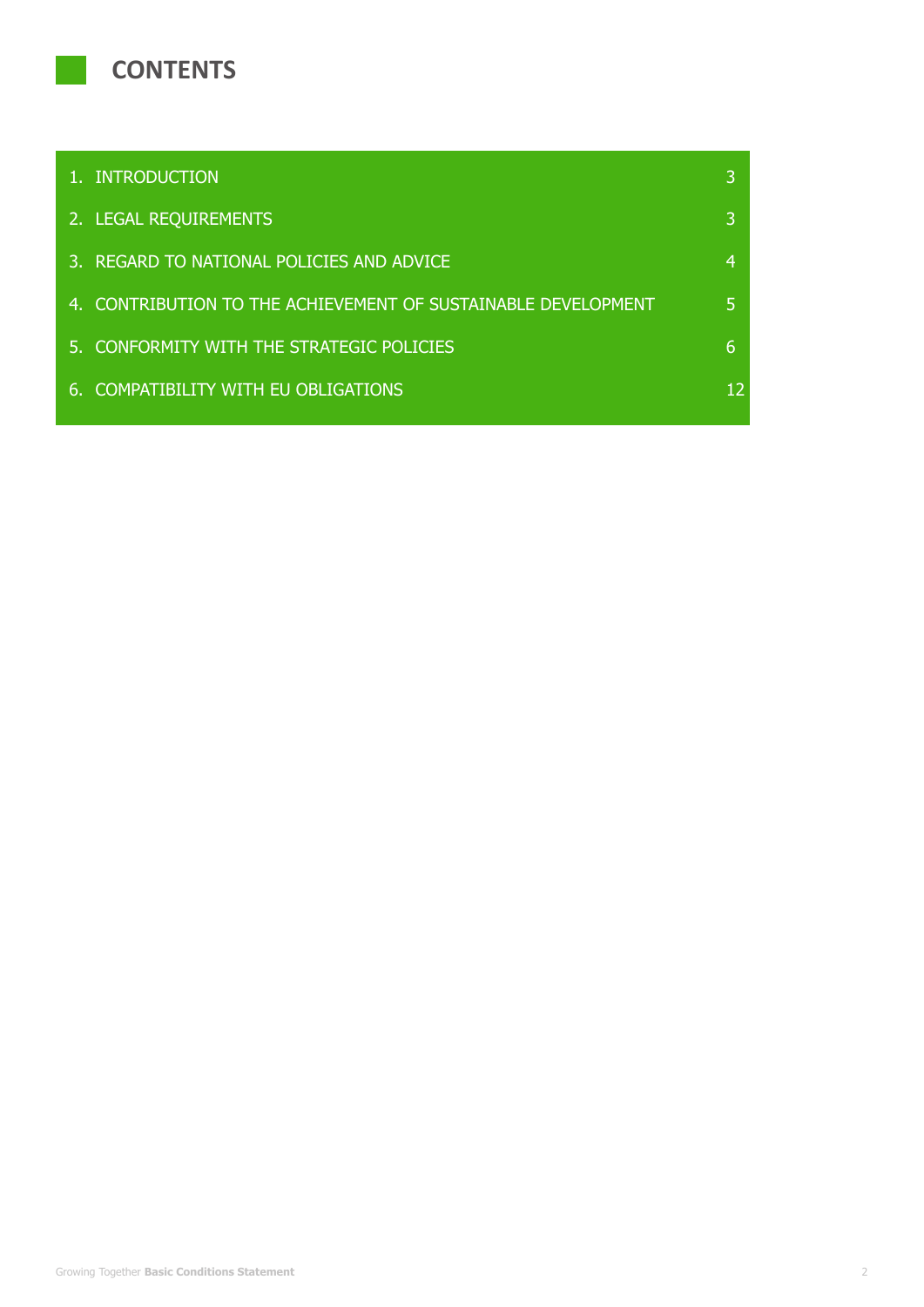# **1 INTRODUCTION**

1.1 The purpose of this Basic Conditions Statement is to demonstrate how the proposed Growing Together Neighbourhood Plan meets the basic conditions and satisfies other legal requirements.

1.2 There are five basic conditions that are relevant to a neighbourhood plan. In summary, the basic conditions are:

• Having regard to national policies and advice contained in guidance issued by the Secretary of State;

• The making of the neighbourhood plan contributes to the achievement of sustainable development;

• The making of the neighbourhood plan is in general conformity with the strategic policies contained in the development plan for the area;

• The making of the neighbourhood plan is not likely to have a significant effect on a European site or a European offshore marine site (either alone or in combination with other plans or projects); and

• Prescribed conditions are met in relation to the neighbourhood plan and prescribed matters have been complied with in connection with the proposal for the neighbourhood plan.

1.3 In summary, the legal requirements are:

- The plan is submitted by a qualifying body;
- The neighbourhood plan sets out policies in relation to the development and use of land;
- The neighbourhood plan states the period in which it is to have effect;
- The policies do not relate to excluded development; and
- The neighbourhood plan does not relate to more than one neighbourhood area.

## **2 LEGAL REQUIREMENTS**

#### *Qualifying Body*

2.1 The proposed Neighbourhood Plan is submitted by Growing Together, the designated Neighbourhood Forum for the Growing Together Boroughs Neighbourhood Area. On 11 September 2013, Northampton Borough Council formally designated the Growing Together Neighbourhood Forum and Neighbourhood Area.

#### *Policies for the development and use of land*

2.2 All planning policies in the proposed Neighbourhood Plan relate to the development or use of land and are intended to be used in the determination of planning applications.

2.3 The following policies are plan-wide policies, applicable to the whole of the Growing Together Neighbourhood Area:

- DES1: High quality design
- H1: Housing mix
- H2: Small-scale housing development
- DES1: High quality design
- CO1: Provision of community facilities
- COS2: Loss of community facilities
- OS2: Outdoor amenity space
- T1: Movement and connections

2.4 The following policies are area-based policies and apply to specific locations within the Growing Together Neighbourhood Area:

- DEV1: Priority development areas
- RE1: Neighbourhood centres
- OS1: Local Green Spaces

#### *Plan Period*

2.5 The Neighbourhood Plan covers the period 2016 to 2029, as indicated both within section '1 Introduction' of the Plan and also on its front cover. This period has been chosen to align with that of the recently adopted West Northamptonshire Joint Core Strategy (WNJCS).

#### *Excluded development*

2.6 The policies of the proposed Neighbourhood Plan do not relate to excluded development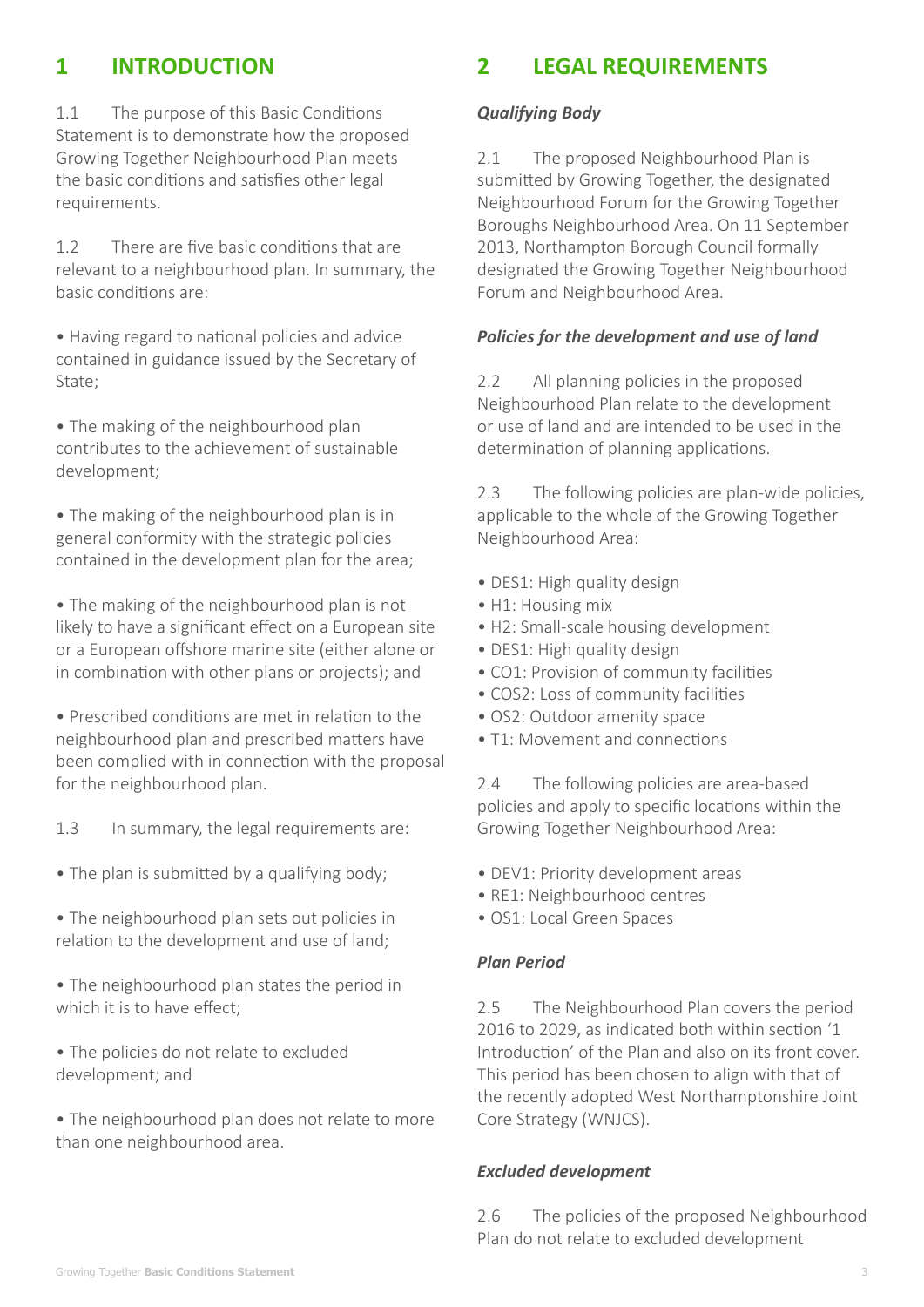including county matters (such as mineral extraction and waste development) or Nationally Significant Infrastructure Projects. Key stakeholders have been consulted during plan preparation process. No respondents objected to the plan in relation to excluded development.

#### *Neighbourhood Area*

2.7 The proposed Neighbourhood Plan relates to the designated Growing Together Neighbourhood Area. The plan does not relate to any other Neighbourhood Area.

## **3 REGARD TO NATIONAL POLICIES AND ADVICE**

3.1 The basic conditions require Neighbourhood Plans to have regard to national policies and advice contained in guidance issued by the Secretary of State.

3.2 A review of Northampton's Development Plan has been undertaken and is presented as a technical evidence base report alongside the Neighbourhood Plan. The report discussed key issues arising from national policy including the presumption in favour of sustainable development and core planning principles. This review of the policy context directly informed the preparation of the Neighbourhood Plan. In addition, Growing Together Neighbourhood Forum sought advice and direct support from planning professionals including Planning Aid England, Northampton Borough Council and a professional planning consultant.

3.3 The Neighbourhood Plan is positively prepared, reflecting the presumption in favour of sustainable development, but it also seeks to manage development pressures to ensure that, in addition to economic considerations, reasonable environmental and social considerations are taken into account.

## *Building a strong, competitive economy (NPPF Paragraphs 18 to 22)*

3.4 The Neighbourhood Plan pro-actively encourages sustainable economic growth through policy DEV1, which supports development which would provide local employment.

## *Ensuring the vitality of town centres (NPPF Paragraphs 23 to 27)*

3.3 Policy RE1 of the Neighbourhood Plan supports the vitality and viability of the neighbourhood centres. It encourages the progression of proposals which would further contribute to the vitality and viability of the local centres, and resists the loss of existing retail floorspace. It also seeks to ensure that any retail development outside of these local centres is not detrimental to their vitality and viability.

## *Promoting sustainable transport (NPPF Paragraphs 29 to 41)*

3.4 The Neighbourhood Plan promotes the use of sustainable transport. Specifically, policies DES1 and T1 support improvements to and the expansion of the existing pedestrian and cycle network.

## *Delivering a wide choice of high quality homes (NPPF Paragraphs 47 to 55)*

3.5 The Neighbourhood Plan includes a number of housing-focused policies, which together encourage the development of a wide choice of high quality homes and a sustainable, inclusive and mixed community. Policy H1 encourages the provision of a mix of homes, identifying affordable housing and smaller (1 and 2 bed) dwellings as local priorities.

3.6 Policy H2 positively supports the introduction of small-scale housing development on previously developed sites and on low value, underutilised open space.

3.7 Elsewhere, policy DEV1 identifies the potential for new housing development to be accommodated on some of the Neighbourhood Area's most prominent previously developed sites.

## *Requiring good design (NPPF Paragraphs 56 to 68)*

3.8 The Neighbourhood Plan recognises the importance of good design. Policy DES1 provides a positive framework for the achievement of high quality and inclusive design for all development, which will help to establish a strong sense of place and contribute to the creation of a well-functioning, visually attractive, safe and accessible environment.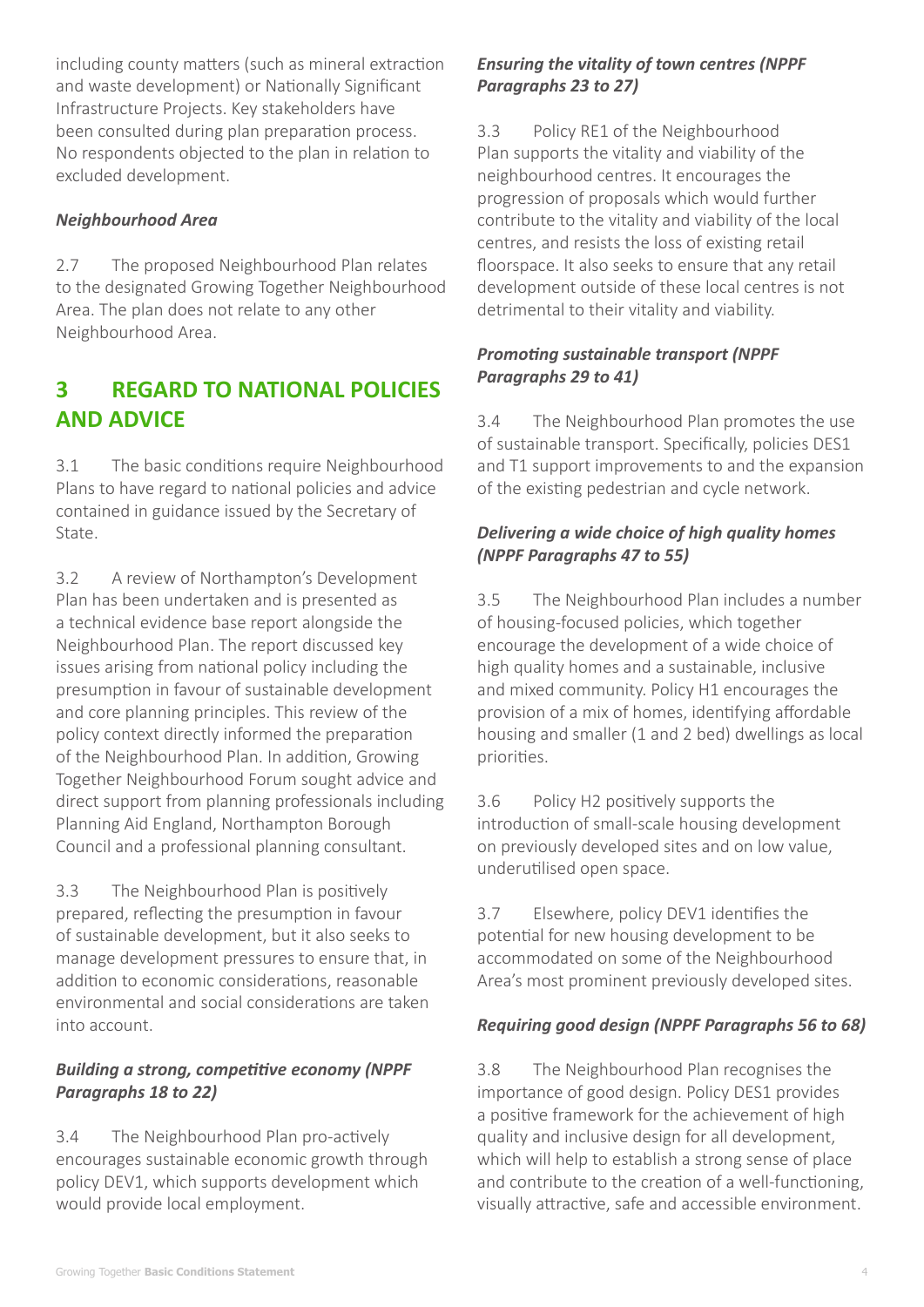## *Promoting healthy communities (NPPF Paragraphs 69 to 78)*

3.9 A range of Neighbourhood Plan policies seek to ensure that Growing Together is a healthy, inclusive community. Policies DES1 and T1 promote improved facilities for pedestrians and cyclists, which will help to encourage people to use these active forms of transportation.

3.10 Policies DEV1 and CO1 support the provision of new community facilities, including those which offer opportunities for sports, recreation and leisure, whilst Policy CO2 seeks to ensure that such existing uses are retained.

3.11 The value of outdoor amenity space to promoting healthy communities is recognised by Policies OS1 and OS2. Policy OS1 protects the most valued and well-used outdoor recreation spaces within the Neighbourhood Area, and Policy OS2 requires new housing development to provide outdoor amenity space to meet the needs of new residents, and to retain existing amenity space which provides opportunities for leisure and recreation.

## *Meeting the challenge of climate change (NPPF Paragraphs 93 to 108)*

3.12 Policy DES1, specifically criterion 'j', supports development which achieves high levels of environmental performance and energy efficiency, and encourages the progression of small scale home energy generation.

## *Conserving and enhancing the natural environment (NPPF Paragraphs 109 to 125)*

3.13 Policy OS1 seeks to conserve and enhance the local natural environment by protecting valued green space and supports proposals which would enhance biodiversity within these spaces.

## *Plan making - Neighbourhood Plans (NPPF Paragraphs 183 to 185)*

3.14 The preparation of the Neighbourhood Plan, the evidence base and the policies reflect the guidance and advice contained in relevant section of the NPPF.

# **4 CONTRIBUTION TO THE ACHIEVEMENT OF SUSTAINABLE DEVELOPMENT**

4.1 There is no legal requirement for a neighbourhood plan to have a sustainability appraisal. However, the Growing Together Neighbourhood Plan has been drafted to conform with the adopted WNJCS, for which a sustainability appraisal has been carried out to help deliver sustainable development to Northampton (and West Northamptonshire). This section of the Statement demonstrates how the Plan fulfils the basic condition that the plan contributes to achieving sustainable development.

4.2 The NPPF identifies three dimensions to sustainable development: economic, social and environmental. Each of these dimensions give rise to the need for the planning system to perform a number of roles:

• **an economic role** – contributing to building a strong, responsive and competitive economy, by ensuring that sufficient land of the right type is available in the right places and at the right time to support growth and innovation; and by identifying and coordinating development requirements, including the provision of infrastructure;

• **a social role** – supporting strong, vibrant and healthy communities, by providing the supply of housing required to meet the needs of present and future generations; and by creating a high quality built environment, with accessible local services that reflect the community's needs and support its health, social and cultural well-being; and

• **an environmental role** – contributing to protecting and enhancing our natural, built and historic environment; and, as part of this, helping to improve biodiversity, use natural resources prudently, minimise waste and pollution, and mitigate and adapt to climate change including moving to a low carbon economy.

4.3 The Growing Together Neighbourhood Plan contributes to the achievement of the above economic, social and environmental aspects of sustainable development as follows:

• Contributes to a strong and competitive economy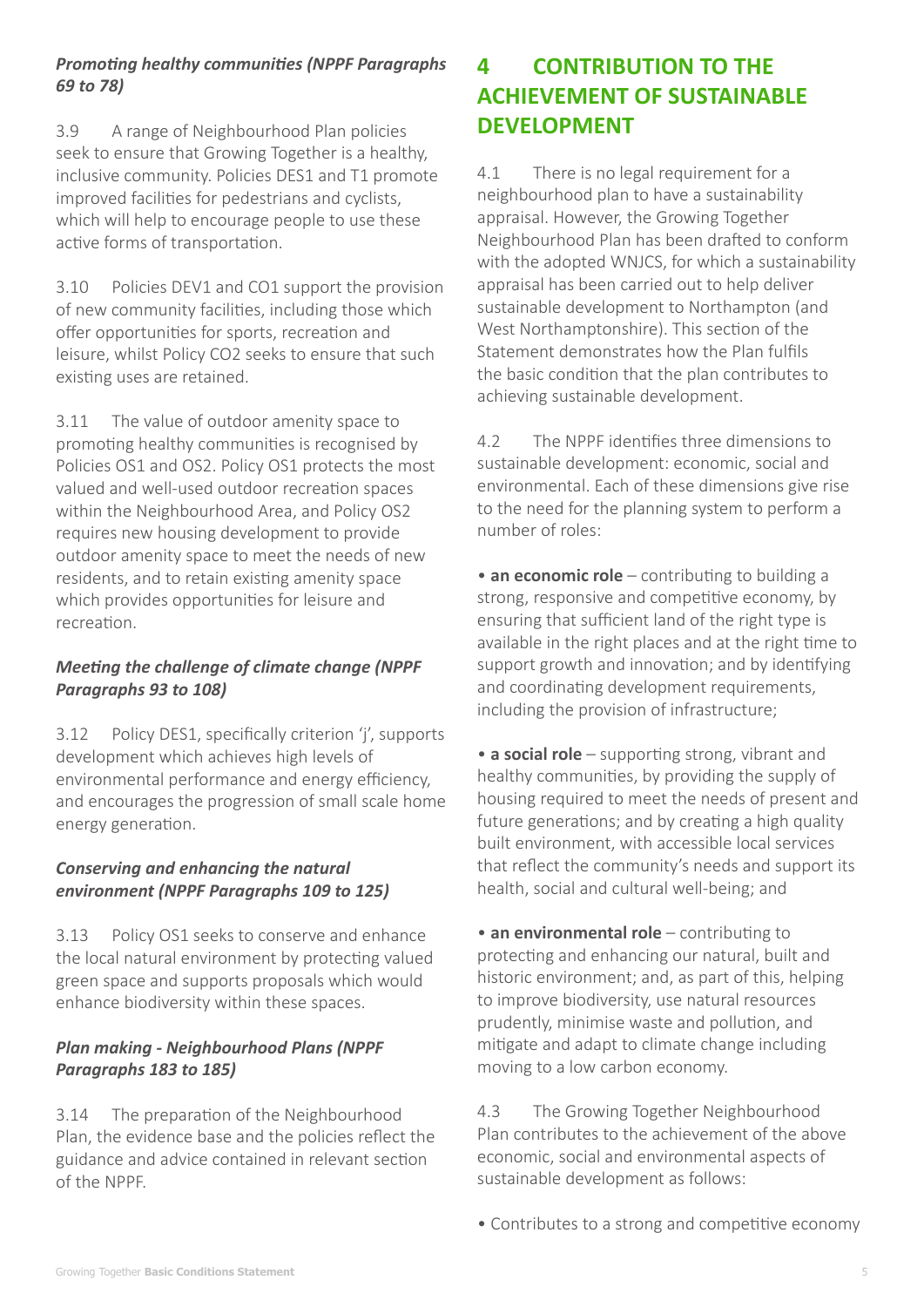by identifying suitable previously developed sites for business development (Policy DEV1) and through supporting the viability and vitality of the local centres (Policy RE1).

• Plans positively for further housing development to meet the needs of present and future generations (Policies H1 and H2).

• Supports the provision of services and facilities which meets the community's needs and which can enhance its health, social and cultural well-being (Policies CO1 and CO2).

• Promotes the improvement and expansion of the existing pedestrian and cycle network (Policies DES1 and T1) to encourage the use of sustainable forms of transport and to enhance connectivity across the Neighbourhood Area and accessibility to local facilities.

• Supports the creation of a high quality, wellconnected built environment through good design (Policy DES1).

• Encourages high environmental performance and energy efficiency from new development in response to climate change (Policy DES1), and seeks to protect and enhance the local natural environment through the designation of a number of Local Green Spaces of biodiversity value (Policy OS1).

4.4 Furthermore, the policies contained within the Neighbourhood Plan are expressed in a positive manner which is compatible with the presumption in favour of sustainable development that is at the heart of the NPPF.

# **5 CONFORMITY WITH THE STRATEGIC POLICIES**

#### *West Northamptonshire Joint Core Strategy*

5.1 Throughout the development of the Growing Together Neighbourhood Plan constant care has been taken to ensure that it is in general conformity with the West Northamptonshire Joint Core Strategy (WNJCS) and the relevant Saved Policies from the 1997 Local Plan. The following section summarises the extent to which the policies of the Growing Together Neighbourhood Plan achieve general conformity with the strategic policies of the Development Plan.

5.2 Prior to work commencing on drafting the Neighbourhood Plan policies, the Planning Policy team at Northampton Borough Council provided Growing Together Neighbourhood Forum with a review of the Planning Policy context in autumn 2014 (titled "Review of Northampton's Development Plan"). The Review of Northampton's Development Plan report identified those strategic policies with which the Neighbourhood Plan must achieve "general conformity", and also explored the relationship between the Neighbourhood Plan and other documents which comprise Northampton's Development Plan. The assessment found that most WNJCS policies are 'strategic policies'.

5.3 The Review of Northampton's Development Plan report anticipated the adoption of the WNJCS and recommended the Growing Together Neighbourhood Plan achieve general conformity with the strategic policies of the WNJCS. Therefore, for the most part, though the report was prepared before adoption of the WNJCS, the findings of the review remain relevant. A summary of the relationship between the WNJCS and Growing Together Neighbourhood Plan, is provided in the table below.

| <b>Policy Ref</b> | <b>Policy Title</b>                              | <b>Strategic Policy?</b><br>(Y/N) | <b>Directly affects Growing</b><br><b>Together</b> |
|-------------------|--------------------------------------------------|-----------------------------------|----------------------------------------------------|
| <b>SA</b>         | Presumption in favour of sustainable development |                                   |                                                    |
| S <sub>1</sub>    | The Distribution of Development                  |                                   |                                                    |
| S <sub>2</sub>    | Hierarchy of centres                             |                                   |                                                    |
| S <sub>3</sub>    | Scale and Distribution Of Housing Development    |                                   |                                                    |
| S <sub>4</sub>    | Northampton Related Development Area             |                                   |                                                    |
| S <sub>5</sub>    | Sustainable Urban Extensions                     |                                   |                                                    |
| S <sub>6</sub>    | Monitoring and Review                            |                                   |                                                    |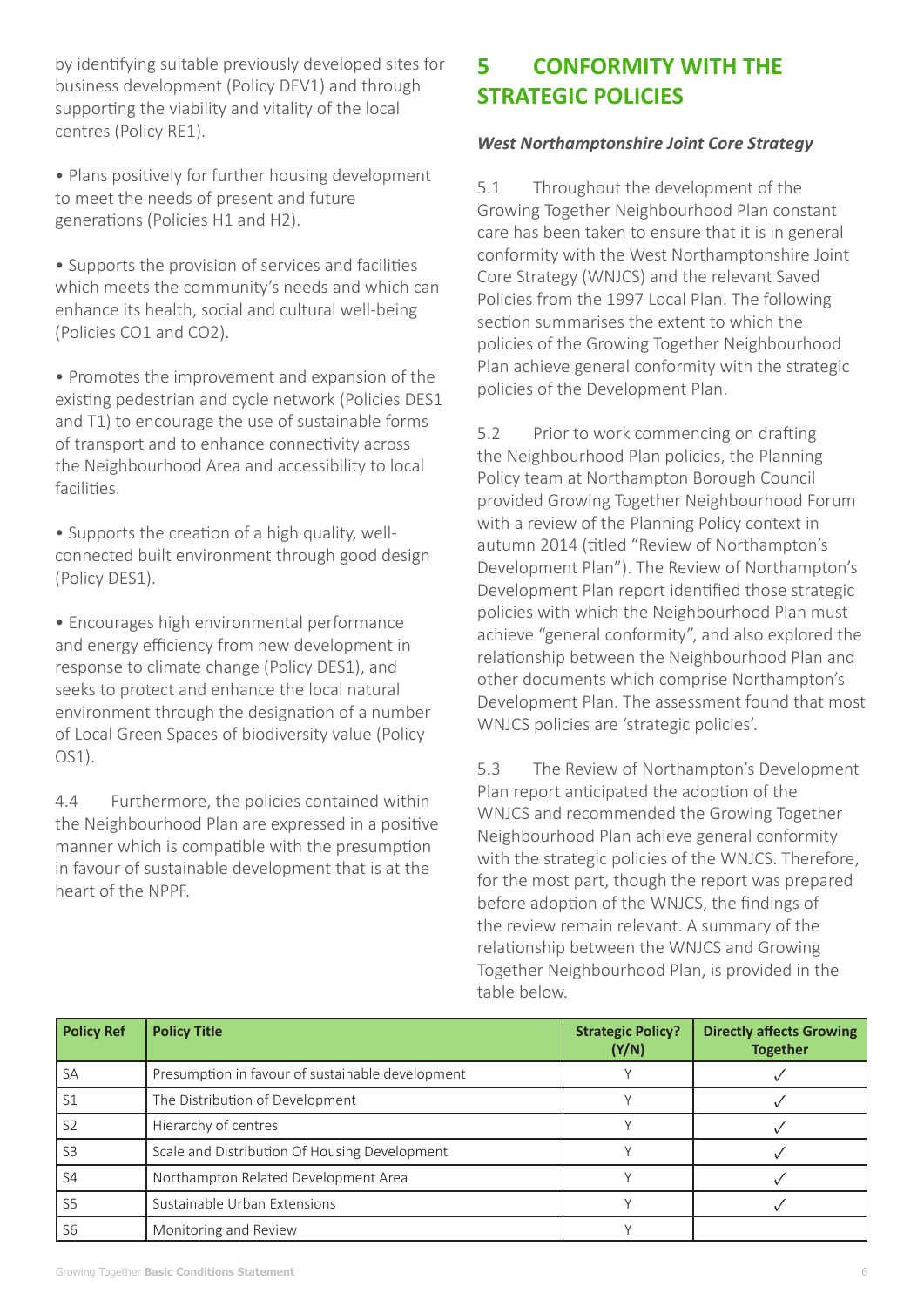| S7               | Provision of Jobs                                                 | Y | ✓            |
|------------------|-------------------------------------------------------------------|---|--------------|
| S <sub>8</sub>   | Distribution of Jobs                                              | Y | √            |
| S <sub>9</sub>   | Distribution of Retail Development                                | Y | ✓            |
| <b>S10</b>       | Sustainable Development Principles                                | Y | ✓            |
| S11              | Low Carbon and Renewable Energy                                   | Y | ✓            |
| C1               | Changing Behaviour and Achieving Modal Shift                      | Y | ✓            |
| C2               | New Developments                                                  | Y | $\checkmark$ |
| C <sub>3</sub>   | <b>Strategic Connections</b>                                      | Y | ✓            |
| C4               | <b>Connecting Urban Areas</b>                                     | Y | ✓            |
| C <sub>5</sub>   | Enhancing local and neighbourhood connections                     | Y | $\checkmark$ |
| C <sub>6</sub>   | High Speed Rail 2                                                 | N |              |
| RC1              | Delivering Community Regeneration                                 | Y | ✓            |
| RC <sub>2</sub>  | <b>Community Needs</b>                                            | Y | $\checkmark$ |
| E1               | <b>Existing Employment Areas</b>                                  | Y |              |
| E <sub>2</sub>   | New Office Floorspace                                             | Y | $\checkmark$ |
| E3               | Technology Realm, SEMLEP Northampton Waterside Enterprise<br>Zone | Y |              |
| E4               | Daventry International Rail Freight Terminal (DIRFT)              | Y |              |
| E <sub>5</sub>   | Silverstone Circuit                                               | Y |              |
| E <sub>6</sub>   | Education, Skills and Training                                    | Y | $\checkmark$ |
| E7               | Tourism, Visitor and Cultural Industries                          | Y | $\checkmark$ |
| E8               | Northampton Junction 16 Strategic Employment Site                 | Y |              |
| H1               | Housing Density and Mix and Type of Dwellings                     | Y | ✓            |
| H2               | Affordable Housing                                                | Y | ✓            |
| H3               | Rural Exception Sites                                             | Y |              |
| H4               | Sustainable Housing                                               | Y | $\checkmark$ |
| H <sub>5</sub>   | Managing the Existing Housing Stock                               | Y |              |
| H <sub>6</sub>   | Gypsies, Travellers And Travelling Showpeople                     | Υ | $\checkmark$ |
| BN1              | Green Infrastructure Connections                                  | Y | $\checkmark$ |
| BN <sub>2</sub>  | Biodiversity                                                      | Y | ✓            |
| BN <sub>3</sub>  | Woodland Enhancement And Creation                                 | Y | ✓            |
| BN4              | Upper Nene Valley Gravel Pits Special Protection Area             | Y |              |
| BN <sub>5</sub>  | The Historic Environment                                          | Y | $\checkmark$ |
| BN <sub>6</sub>  | Weedon Depot                                                      | Υ |              |
| BN7a             | Water Supply, Quality and Wastewater Infrastructure               | Y | $\checkmark$ |
| BN7              | Flood Risk                                                        | Y | $\checkmark$ |
| BN <sub>8</sub>  | The River Nene Strategic River Corridor                           | Y | $\checkmark$ |
| BN <sub>9</sub>  | Planning for Pollution Control                                    | Y | ✓            |
| <b>BN10</b>      | Ground Instability                                                | Y | ✓            |
| INF1             | Approach To Infrastructure Delivery                               | Y | $\checkmark$ |
| INF <sub>2</sub> | Contributions To Infrastructure Requirements                      | Y | $\checkmark$ |
| N1               | The Regeneration of Northampton                                   | Y | ✓            |
| N <sub>2</sub>   | Northampton Central Area                                          | Y |              |
| N3               | Northampton North SUE                                             | Y | $\checkmark$ |
| N4               | Northampton West SUE                                              | Y |              |
| N <sub>5</sub>   | Northampton South SUE                                             | Y |              |
| N <sub>6</sub>   | Northampton South Of Brackmills SUE                               | Y |              |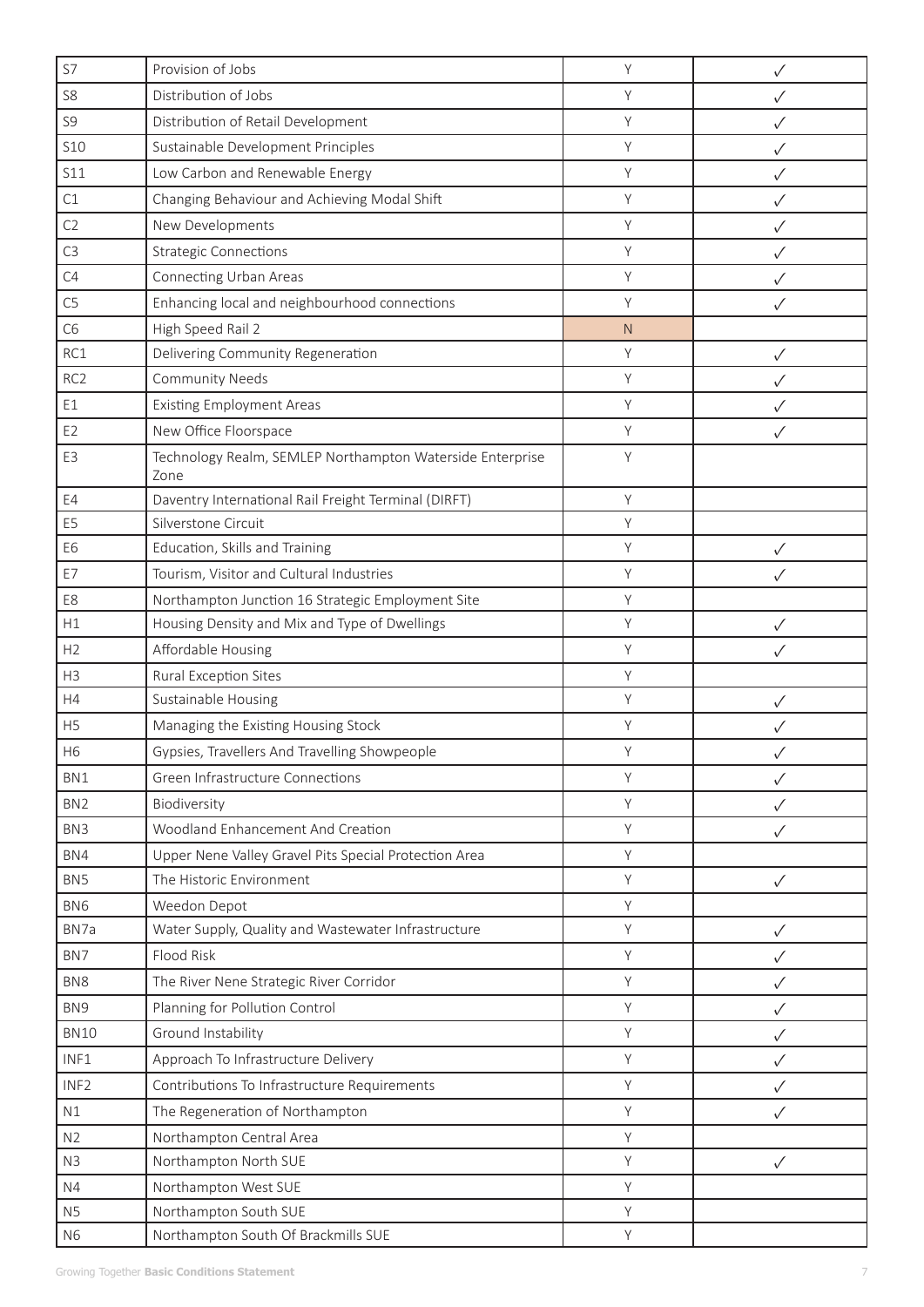| N7               | Northampton Kings Heath SUE                                     | Y |   |
|------------------|-----------------------------------------------------------------|---|---|
| N <sub>8</sub>   | Northampton North Of Whitehills SUE                             | Y |   |
| N <sub>9</sub>   | Northampton Upton Park SUE                                      | Y |   |
| N <sub>9</sub> A | Northampton Norwood Farm/ Upton Lodge SUE                       | Y |   |
| N10              | Convenience Shopping needs Outside Northampton Town Cen-<br>tre | Υ |   |
| N11              | Supporting Areas Of Community Regeneration                      | Y | ✓ |
| N12              | Northampton's Transport Network Improvements                    | Y |   |
| D1               | The Regeneration Of Daventry Town                               | Y |   |
| D <sub>2</sub>   | Daventry Town Centre                                            | Y |   |
| D <sub>3</sub>   | Daventry North East Sustainable Urban Extension                 | Y |   |
| D <sub>4</sub>   | Supporting Areas Of Community Regeneration: Southbrook          | Y |   |
| D <sub>5</sub>   | Daventry's Transport Network Improvements                       | Y |   |
| T1               | Spatial Strategy For Towcester                                  | Y |   |
| T <sub>2</sub>   | The Town Centre And Moat Lane Regeneration Area                 | Y |   |
| T <sub>3</sub>   | Towcester South Sustainable Urban Extension                     | Y |   |
| T4               | Transport Improvements For Towcester                            | Y |   |
| T <sub>5</sub>   | <b>Towcester Racecourse</b>                                     | Y |   |
| <b>B1</b>        | Spatial Strategy For Brackley                                   | Y |   |
| B <sub>2</sub>   | Brackley East Sustainable Urban Extension                       | Y |   |
| B <sub>3</sub>   | Brackley North Sustainable Urban Extension                      | Y |   |
| <b>B4</b>        | Transport Improvements For Brackley                             | Y |   |
| R1               | Spatial Strategy For The Rural Areas                            | Y |   |
| R <sub>2</sub>   | Rural Economy                                                   | Υ |   |
| R <sub>3</sub>   | A Transport Strategy for The Rural Areas                        | Y |   |

5.4 The below assessment explores the extent to which the policies of the proposed Neighbourhood Plan achieve general conformity with the strategic policies of the Development Plan.

| Does the NP policy achieve general conformity with the strategic policies of the Development Plan? |                                                                                                                                                                                                                                    |                                                                                                                                                                                                                                                                                                                                                                                                                                                                                                                                                                                                                                                                                                                                                                                                                                                                                                                                                                                                                                                                                         |  |
|----------------------------------------------------------------------------------------------------|------------------------------------------------------------------------------------------------------------------------------------------------------------------------------------------------------------------------------------|-----------------------------------------------------------------------------------------------------------------------------------------------------------------------------------------------------------------------------------------------------------------------------------------------------------------------------------------------------------------------------------------------------------------------------------------------------------------------------------------------------------------------------------------------------------------------------------------------------------------------------------------------------------------------------------------------------------------------------------------------------------------------------------------------------------------------------------------------------------------------------------------------------------------------------------------------------------------------------------------------------------------------------------------------------------------------------------------|--|
| <b>NP Policy</b>                                                                                   | <b>Relevant strategic policies from WNJCS</b>                                                                                                                                                                                      | How the policy achieves general conformity with the<br>strategic policies of the development plan                                                                                                                                                                                                                                                                                                                                                                                                                                                                                                                                                                                                                                                                                                                                                                                                                                                                                                                                                                                       |  |
| DES1: High Quality<br>Design                                                                       | Policy SA: Presumption in favour of<br>sustainable development<br>Policy S10: Sustainable Development<br>Principles<br>Policy S11: Low Carbon and Renewable<br>Energy<br>Policy N11: Supporting Areas of<br>Community Regeneration | WNJCS Policy SA reflects the NPPF's presumption in<br>favour of sustainable development. The Neighbourhood<br>Plan recognises the importance of achieving sustainable<br>development through Policy DES1, which sets out a number<br>of sustainable development and design principles (the<br>NPPF recognises good design as a key aspect of sustainable<br>development), which all new development should achieve.<br>The principles contained in Policy DES1 complement those<br>Sustainable Development Principles contained in WNJCS<br>Policy S10.<br>WNJCS Policy S11 promotes the provision of low carbon and<br>renewable energy. Criterion 'j' of Policy DES1 complements<br>WNJCS Policy S11, providing a local interpretation to<br>address specific issues affecting the Growing Together<br>neighbourhood.<br>WNJCS Policy N11 includes a number of key principles<br>for the community regeneration of Northampton East.<br>Neighbourhood Plan Policy DES1 provides detail on how some<br>of those principles should be applied to the Growing Together<br>neighbourhood. |  |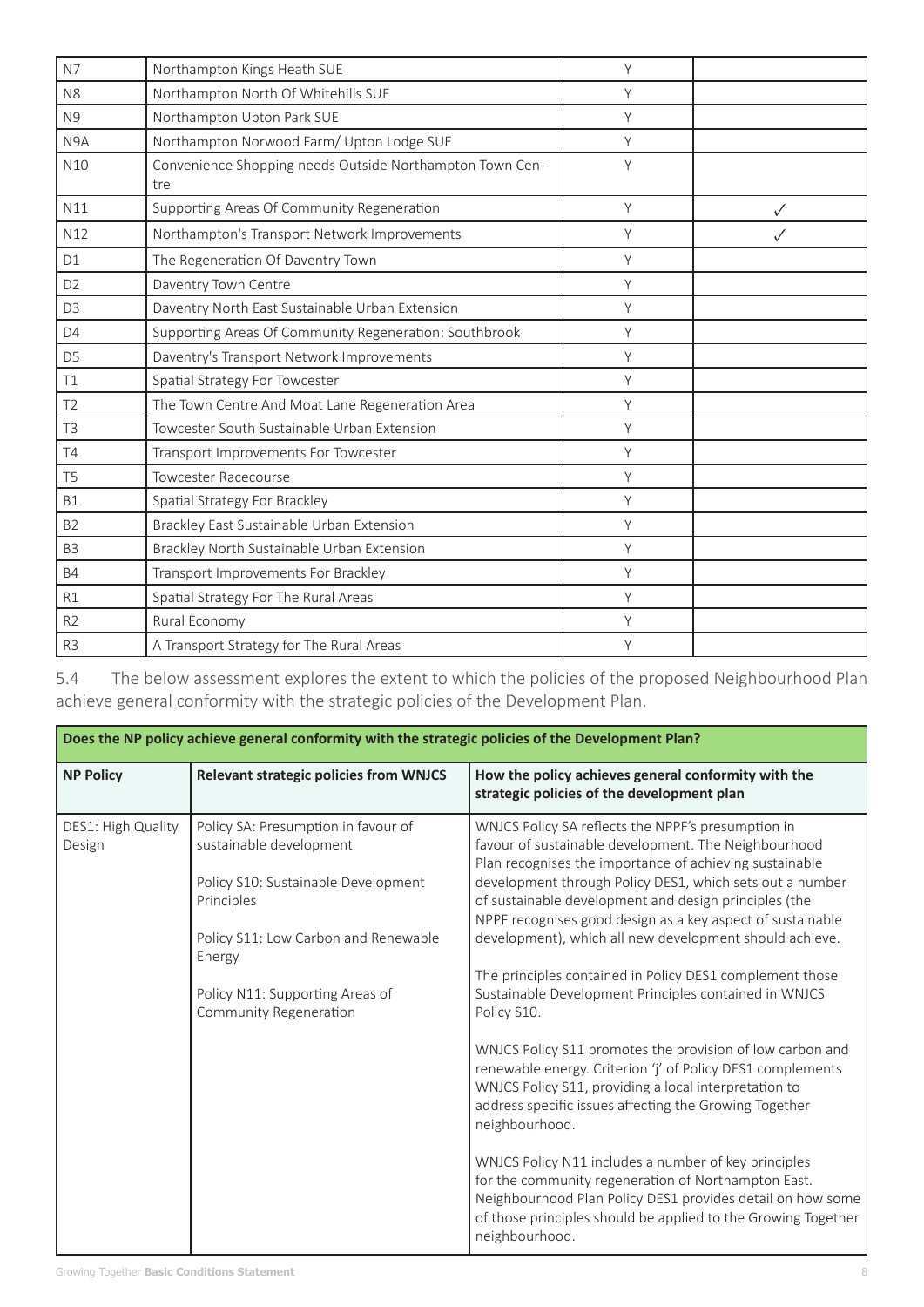| Does the NP policy achieve general conformity with the strategic policies of the Development Plan? |                                                                                                                                                                                             |                                                                                                                                                                                                                                                                                                                                                                                                                                                                                                                                                                                                                                                                                                                                                                                                                                                                                                                                                                                                                                                                                                                                 |  |
|----------------------------------------------------------------------------------------------------|---------------------------------------------------------------------------------------------------------------------------------------------------------------------------------------------|---------------------------------------------------------------------------------------------------------------------------------------------------------------------------------------------------------------------------------------------------------------------------------------------------------------------------------------------------------------------------------------------------------------------------------------------------------------------------------------------------------------------------------------------------------------------------------------------------------------------------------------------------------------------------------------------------------------------------------------------------------------------------------------------------------------------------------------------------------------------------------------------------------------------------------------------------------------------------------------------------------------------------------------------------------------------------------------------------------------------------------|--|
| <b>NP Policy</b>                                                                                   | <b>Relevant strategic policies from WNJCS</b>                                                                                                                                               | How the policy achieves general conformity with the<br>strategic policies of the development plan                                                                                                                                                                                                                                                                                                                                                                                                                                                                                                                                                                                                                                                                                                                                                                                                                                                                                                                                                                                                                               |  |
| H1: Housing Mix                                                                                    | Policy S1: The distribution of development<br>Policy S3: Scale and distribution of housing<br>development<br>H1: Housing density and mix and type of<br>dwellings<br>H2: Affordable housing | WNJCS Policy S1 concentrates new development, and<br>specifically housing development (through Policy S3) to<br>locations in and adjoining Northampton's urban area.<br>Policy H1 identifies Growing Together as a location for new<br>residential development and sets out specific local housing<br>needs.<br>WNJCS Policy H1 requires new developments to provide for<br>a mix of house types, sizes and tenures, which cater for a<br>variety of accommodation needs. Neighbourhood Plan Policy<br>H1 prioritises proposals which contribute to rebalancing the<br>housing stock to ensure Growing Together offers a range of<br>dwelling types, sizes and tenures, specifically encouraging<br>small affordable units.<br>WNJCS Policy H2 requires development proposals which<br>exceed a threshold of 15 or more units to provide affordable<br>housing of at least a 35% proportion of the total number of<br>dwellings to be delivered on the site. Neighbourhood Plan<br>Policy H1 encourages proposals which provide affordable<br>housing, but does not alter the policy requirement set out by<br>WNJCS Policy H2. |  |
| H2: Small-<br>scale housing<br>development                                                         | Policy S1: The distribution of development<br>Policy S3: Scale and distribution of housing<br>development<br>N1: The regeneration of Northampton                                            | WNJCS Policy S1 identifies that new development will be<br>concentrated primarily in and adjoining the principal urban<br>area of Northampton, whilst Policy S3 identifies Northampton<br>Borough for 18,870 net additional new dwellings. Policy<br>H2 identifies opportunities for new small-scale housing<br>development within the Growing Together area and will<br>enable new housing development.<br>WNJCS Policy N1 recognises the opportunity for new housing<br>development within the existing urban area through urban<br>capacity infill, an approach which is endorsed and expanded<br>upon within Policy H2 through the identification of specific<br>types of sites which could accommodate small-scale housing<br>development.                                                                                                                                                                                                                                                                                                                                                                                 |  |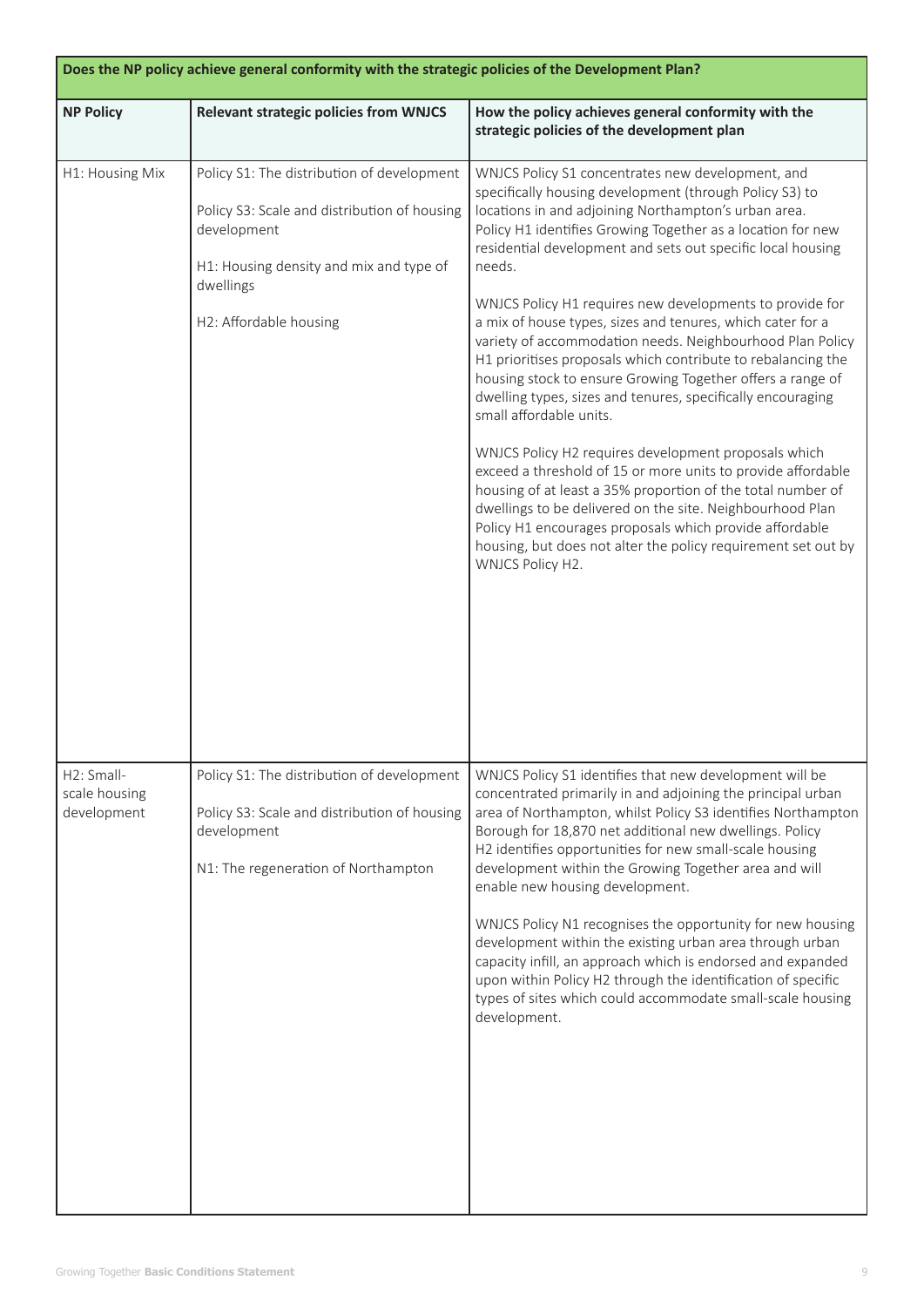| Does the NP policy achieve general conformity with the strategic policies of the Development Plan? |                                                                                                                                                                                                                                        |                                                                                                                                                                                                                                                                                                                                                                                                                                                                                                                                                                                                                                                                                                                                                                                                                                                                                                                                                                                                                                                                                                                                                                                                                                                                                                                                                                                                                                                                                                                                                                                                                                                                                                                                                                                                                                                                                                                                                                                |  |
|----------------------------------------------------------------------------------------------------|----------------------------------------------------------------------------------------------------------------------------------------------------------------------------------------------------------------------------------------|--------------------------------------------------------------------------------------------------------------------------------------------------------------------------------------------------------------------------------------------------------------------------------------------------------------------------------------------------------------------------------------------------------------------------------------------------------------------------------------------------------------------------------------------------------------------------------------------------------------------------------------------------------------------------------------------------------------------------------------------------------------------------------------------------------------------------------------------------------------------------------------------------------------------------------------------------------------------------------------------------------------------------------------------------------------------------------------------------------------------------------------------------------------------------------------------------------------------------------------------------------------------------------------------------------------------------------------------------------------------------------------------------------------------------------------------------------------------------------------------------------------------------------------------------------------------------------------------------------------------------------------------------------------------------------------------------------------------------------------------------------------------------------------------------------------------------------------------------------------------------------------------------------------------------------------------------------------------------------|--|
| <b>NP Policy</b>                                                                                   | <b>Relevant strategic policies from WNJCS</b>                                                                                                                                                                                          | How the policy achieves general conformity with the<br>strategic policies of the development plan                                                                                                                                                                                                                                                                                                                                                                                                                                                                                                                                                                                                                                                                                                                                                                                                                                                                                                                                                                                                                                                                                                                                                                                                                                                                                                                                                                                                                                                                                                                                                                                                                                                                                                                                                                                                                                                                              |  |
| DEV1: Priority<br>development areas                                                                | Policy S1: The distribution of development<br>Policy S4: Northampton Related<br>Development Area<br>RC1: Delivering Community Regeneration<br>E6: Education, Skills and Training<br>N11: Supporting areas of community<br>regeneration | WNJCS Policy S1 identifies that new development will be<br>concentrated primarily in and adjoining the principal urban<br>area of Northampton. Policy DEV1 identifies three previously<br>developed sites within the Growing Together area that could<br>accommodate new development.<br>WNJCS Policy S4 states that Northampton's housing<br>and employment needs will be met primarily within<br>Northampton's existing urban area and at the sustainable<br>urban extensions within the Northampton Related<br>Development Area. Policy DEV1 acknowledges Growing<br>Together's position within the Northampton Related<br>Development Area and supports the intentions of Policy S4<br>by enabling opportunities for new housing and employment<br>development within the neighbourhood plan area.<br>Policy DEV1 Seeks to bring three derelict sites back into<br>use, for purposes which would meet the needs of the local<br>population and promote the regeneration of the Growing<br>Together area, in line with the overarching aims of WNJCS<br>Policy RC1.<br>WNJCS Policy E6 encourages the development of new<br>educational facilities at sites which are accessible by<br>sustainable transport modes. Policy DEV1 presents<br>opportunities for the development of such educational<br>facilities through the identification of three previously<br>developed sites that are accessible via sustainable transport<br>modes and which are suited to educational (D1) uses.<br>WNJCS Policy N11 supports the regeneration of Northampton<br>East, and identifies the provision of quality local recreational<br>facilities and the creation of local opportunities for<br>employment and business development as key principles<br>of delivering inclusive, sustainable communities. Policy<br>DEV1 identifies specific sites which would be suitable for<br>the provision of new local recreational facilities and local<br>employment / business development. |  |
| CO1: Provision<br>of community<br>facilities                                                       | RC2: Community Needs                                                                                                                                                                                                                   | WNJCS Policy RC2 relates to the provision of community<br>facilities. Policy CO1 supports the provision of new or<br>improved community facilities, and provides details of the<br>types of community facilities which would particularly address<br>local needs.                                                                                                                                                                                                                                                                                                                                                                                                                                                                                                                                                                                                                                                                                                                                                                                                                                                                                                                                                                                                                                                                                                                                                                                                                                                                                                                                                                                                                                                                                                                                                                                                                                                                                                              |  |
| CO2: Loss of<br>community<br>facilities                                                            | RC2: Community Needs                                                                                                                                                                                                                   | Policy CO2 resists the loss of existing community facilities, an<br>approach which is consistent with the steer of WNJCS Policy<br>RC <sub>2</sub> .                                                                                                                                                                                                                                                                                                                                                                                                                                                                                                                                                                                                                                                                                                                                                                                                                                                                                                                                                                                                                                                                                                                                                                                                                                                                                                                                                                                                                                                                                                                                                                                                                                                                                                                                                                                                                           |  |
| <b>RE1:</b><br>Neighbourhood<br>centres                                                            | S2: Hierarchy of centres                                                                                                                                                                                                               | The Weston Favell Centre, which is located adjacent to the<br>Neighbourhood Area boundary, is identified as a "District<br>Centre" by WNJCS Policy S2. Policy RE1 seeks to maintain and<br>enhance the role of the Weston Favell Centre by resisting<br>development outside of existing retail areas.                                                                                                                                                                                                                                                                                                                                                                                                                                                                                                                                                                                                                                                                                                                                                                                                                                                                                                                                                                                                                                                                                                                                                                                                                                                                                                                                                                                                                                                                                                                                                                                                                                                                          |  |

J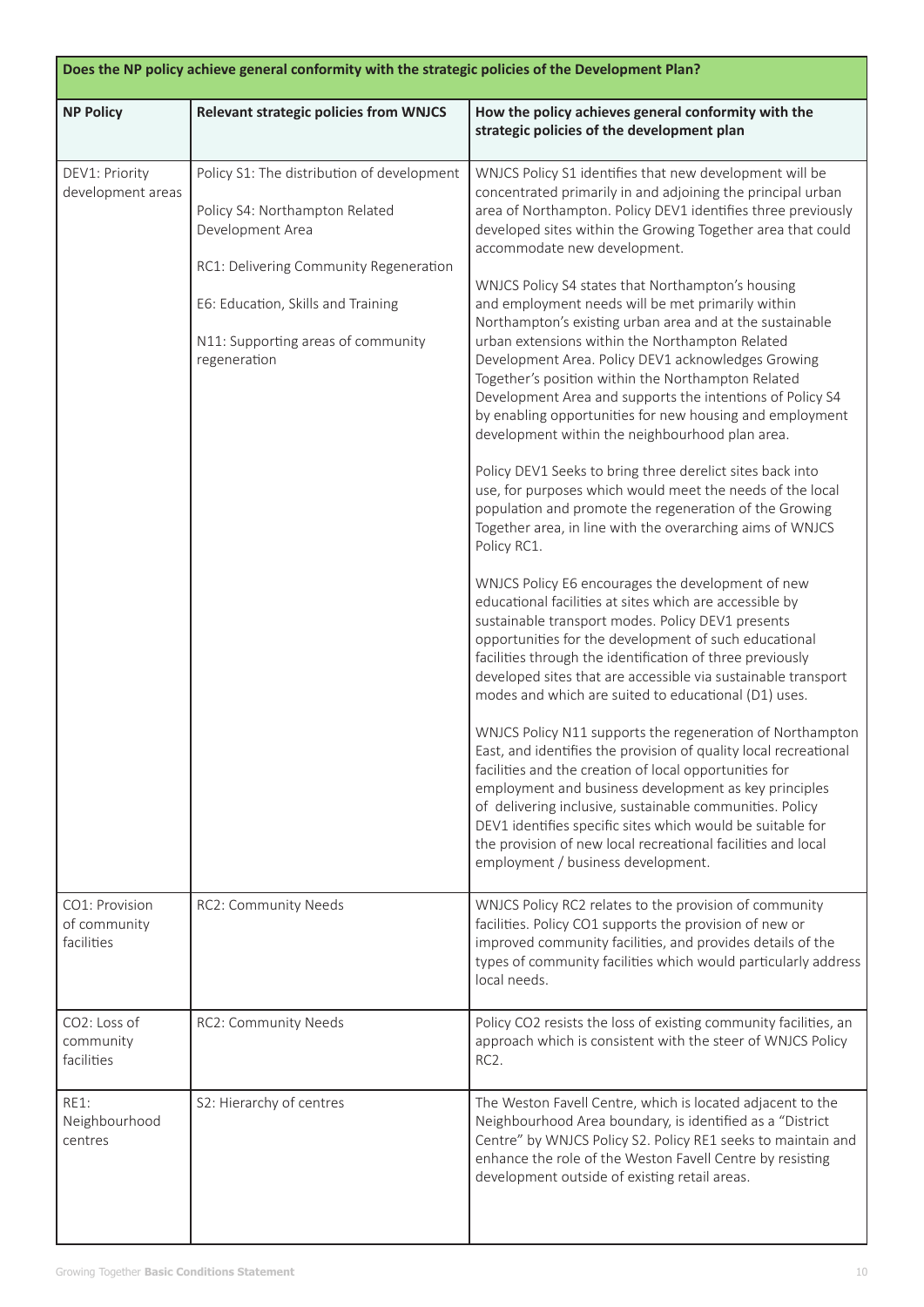| Does the NP policy achieve general conformity with the strategic policies of the Development Plan? |                                                                                                                                              |                                                                                                                                                                                                                                                                                                                                                                                                                                                                                                                                                                                                                                                                                               |  |
|----------------------------------------------------------------------------------------------------|----------------------------------------------------------------------------------------------------------------------------------------------|-----------------------------------------------------------------------------------------------------------------------------------------------------------------------------------------------------------------------------------------------------------------------------------------------------------------------------------------------------------------------------------------------------------------------------------------------------------------------------------------------------------------------------------------------------------------------------------------------------------------------------------------------------------------------------------------------|--|
| <b>NP Policy</b>                                                                                   | <b>Relevant strategic policies from WNJCS</b>                                                                                                | How the policy achieves general conformity with the<br>strategic policies of the development plan                                                                                                                                                                                                                                                                                                                                                                                                                                                                                                                                                                                             |  |
| OS1: Local Green<br>Spaces                                                                         | RC2: Community Needs<br><b>BN2: Biodiversity</b><br>BN3: Woodland enhancement and<br>creation                                                | WNJCS Policy RC2 resists the loss of existing areas of open<br>space, unless it can be demonstrated that the space is surplus<br>or little used. Policy OS1 reflects this steer towards retaining<br>open space, focusing on those local open spaces which are<br>demonstrably special to the local community and have a<br>particular local significance, and seeks to protect them from<br>inappropriate development through designation as Local<br>Green Spaces.<br>Policy OS1 identifies a number of spaces of biodiversity value<br>and areas which are formed of existing woodland, and seeks<br>to protect and enhance these spaces in accordance with<br>WNJCS Policies BN2 and BN3. |  |
| OS2: Outdoor<br>amenity space                                                                      | H4: Sustainable Housing                                                                                                                      | WNJCS Policy H1 supports the provision of housing which<br>meets the needs of older people and vulnerable groups.<br>Through requiring the provision of good quality amenity<br>space within new residential developments, Policy OS2 helps<br>to ensure that future residents, regardless of their age or<br>mobility can access outdoor amenity space.                                                                                                                                                                                                                                                                                                                                      |  |
| T1: Pedestrian and<br>cycle network                                                                | C2: New Developments<br>C5: Enhancing Local and Neighbourhood<br>Connections<br>Policy N12: Northampton's Transport<br>Network Improvement's | Policy T1 seeks to protect and add to the existing pedestrian<br>and cycle network found within the Growing Together area<br>and identifies possible upgrades and new links, reflecting<br>the steer of WNJCS Policies C5 and N12 which promote<br>improvements to cycling and walking networks.<br>WNJCS Policy C2 requires new development to maximise<br>travel choices from non-car modes, an approach which is<br>supported by Policy T1, which supports proposals which<br>would add to or improve the existing network of cycle routes<br>and footpaths.                                                                                                                               |  |

#### *Northampton Local Plan 1997 (Saved Policies)*

5.5 The Northampton Local Plan was adopted in 1997. A number of the policies were 'saved' in 2007 to ensure they remained part of the development plan and could continue to be used in determining planning applications. Other policies were not saved and ceased to have effect after 2007.

5.6 Many of those policies originally saved in 2007 have subsequently been replaced following the adoption of the West Northamptonshire Joint Core Strategy and the Northampton Central Area Action Plan.

5.7 Northampton Borough Council's Planning Policy team have recently commenced work on the Northampton Local Plan (Part 2). This document will make site allocations and include Development Management policies. Once adopted, the document will replace the remaining Saved Policies of the Local Plan 1997.

5.8 Since the Northampton Local Plan 1997 was adopted, national and local planning objectives have changed significantly. An assessment of the Saved Policies for compatibility with the NPPF was presented to Northampton Borough Council's Planning Committee on 10 June 2014. This assessment demonstrated that some policies are now considered to be non-compliant, or no longer relevant, as policies had been directly superseded by more up to date policy or evidence, or were no longer required. Other policies may play a minor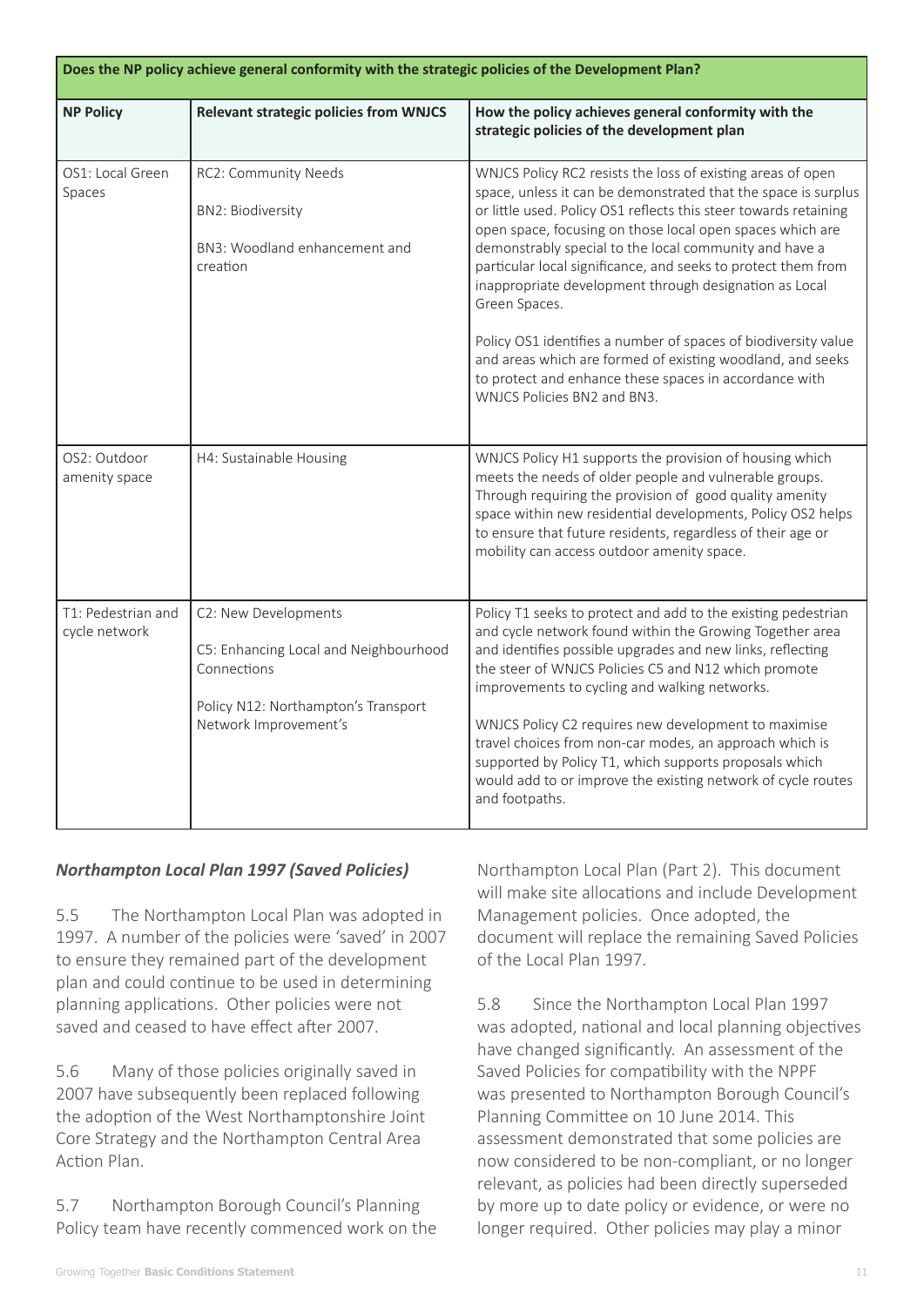role in decision-taking, and therefore moderate or limited weight may be applied in decision-taking. No saved policies were identified as carrying significant weight.

5.9 Due to the diminished status the Northampton Local Plan (1997) Saved Policies hold in decision-taking, NBC confirmed that the remaining saved policies are "non-strategic" i.e. the policies of the Growing Together Neighbourhood Plan are not required to achieve general conformity with those policies to meet the basic conditions.

## *Supplementary Planning Documents*

5.10 Supplementary Planning Documents provide guidance to assist in the implementation of planning policies. SPDs are a material consideration in the determination of planning applications and the following provide a context for the Neighbourhood Plan, but they are not considered to be part of the formal Strategic Policy context:

- Residential Extensions and Alterations Design Guide (2011)
- Northampton Shopfront Design Guide SPD (2011)
- Planning Obligations SPD (2013)

## *Conclusions on the policy context for the Growing Together Neighbourhood Plan*

5.11 The adopted West Northamptonshire Joint Core Strategy provides the strategic planning policy framework for the area. The Growing Together Neighbourhood Plan is aligned with the strategic policies for the area, providing more detailed policies to address planning matters affecting the neighbourhood. In conclusion, the policies of the Neighbourhood Plan achieve general conformity with the strategic policies of the Development Plan for the area.

# **6 Compatibility with EU obligations**

#### *Strategic Environmental Assessment*

6.1 In some limited circumstances, where a Neighbourhood Plan could have significant environmental effects it may require a Strategic Environmental Assessment (SEA). Similarly, a Habitat Regulations Assessment (HRA) may be required

where the plan is likely to have a significant effect on a European Site or a European offshore marine site.

6.2 NBC undertook a screening assessment of the draft Neighbourhood Plan and prepared a SEA & HRA Screening Report. The Screening Report was published for consultation with the consultation bodies and other technical stakeholders.

6.3 In accordance with Regulation 9 of the Environmental Assessment of Plans and Programmes Regulations 2004, NBC has prepared a SEA Determination Statement (combined with the HRA Determination Statement), taking into account the findings of the Screening Report and representations made during consultation. The Determination Statement sets out the Council's decision in respect of SEA and a copy was provided to statutory consultees in accordance with Regulation 11 of the SEA Regulations.

6.4 The Determination Statement concluded that the making of the proposed Neighbourhood Plan is not expected to result in likely significant effects on the environment and does not require a full Strategic Environmental Assessment or Habitat Regulations Assessment.

#### *Habitats Directive*

6.5 NBC undertook a screening assessment to identify whether the 'making' of the proposed Growing Together Neighbourhood Plan would result in likely significant effects on European Sites. A SEA & HRA Screening Report was prepared and published for consultation with the consultation bodies and other technical stakeholders.

6.6 Following publication of the combined SEA & HRA Screening Report, the Council issued a SEA & HRA Determination Statement which concluded that the making of the Neighbourhood Plan is not expected to result in likely significant effects on European Sites and that a full Habitats Regulation Assessment is not required.

#### *Human Rights*

6.7 The Neighbourhood Plan has regard to and is compatible with the fundamental rights and freedoms guaranteed under the European Convention on Human Rights. The main issues for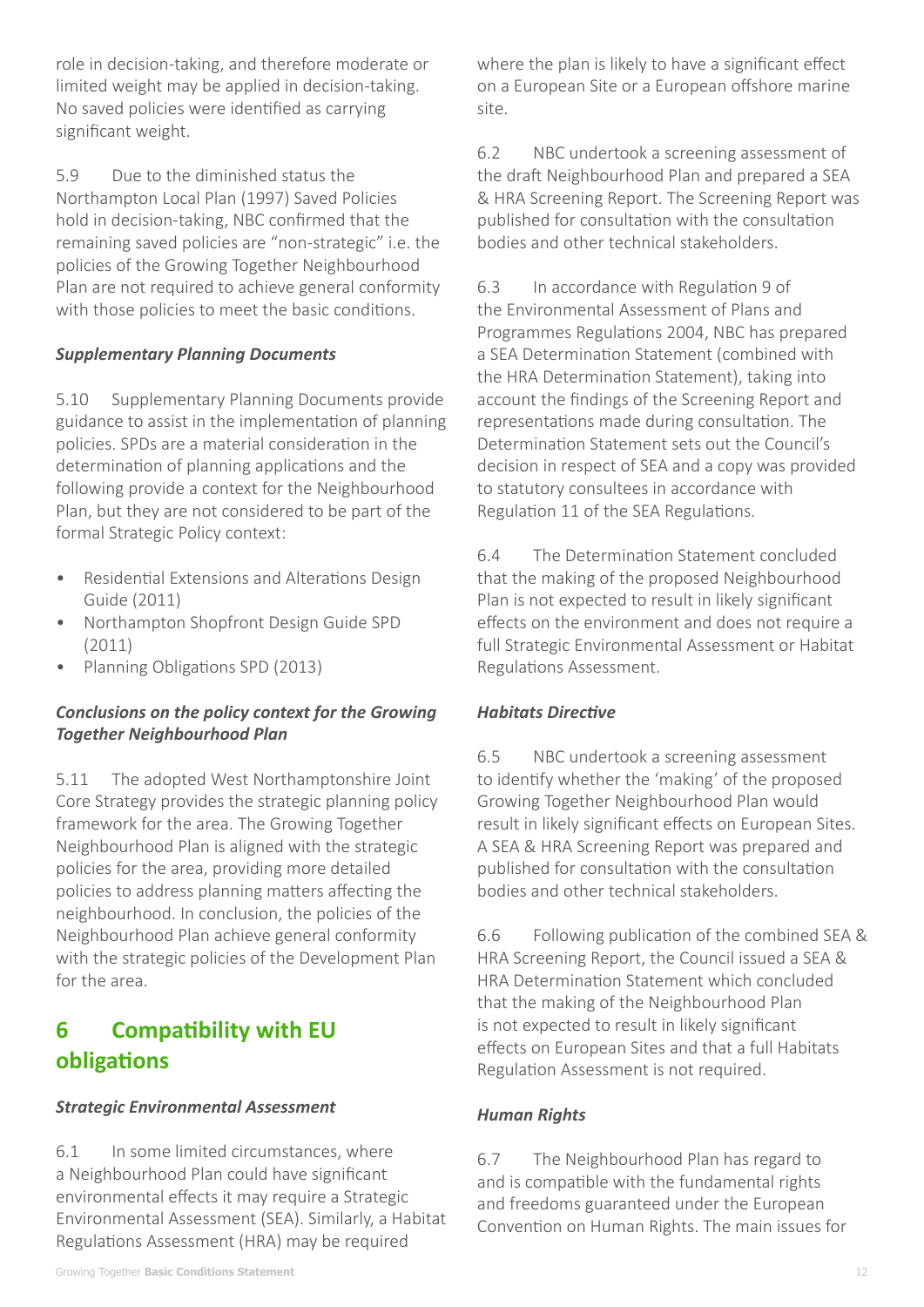planning in the context of human rights are:

- Right to respect for private and family life and homes;
- Prohibition of discrimination in the exercise of rights; and
- • Protection of property.

6.8 The Neighbourhood Plan identified a shortage of smaller sized, affordable homes to suit the needs of small families. In response, the plan supports new development which provides a mix of homes, and is especially welcoming of proposals which deliver small (1 and 2 bedroom) affordable units.

6.9 The Neighbourhood Plan supports the regeneration of the Growing Together community in a manner which benefits the community as a whole, encouraging development which offers benefits to people of all ages.

6.10 The inclusive nature of the preparation of the Plan is a further positive. Throughout the preparation of the Neighbourhood Plan efforts have been made to engage with a broad mix of individuals of different age groups, genders and belonging to different ethnic groups. Full details of the extensive community consultation undertaken as part of the preparation of the Neighbourhood Plan can be found in the accompanying Consultation Statement.